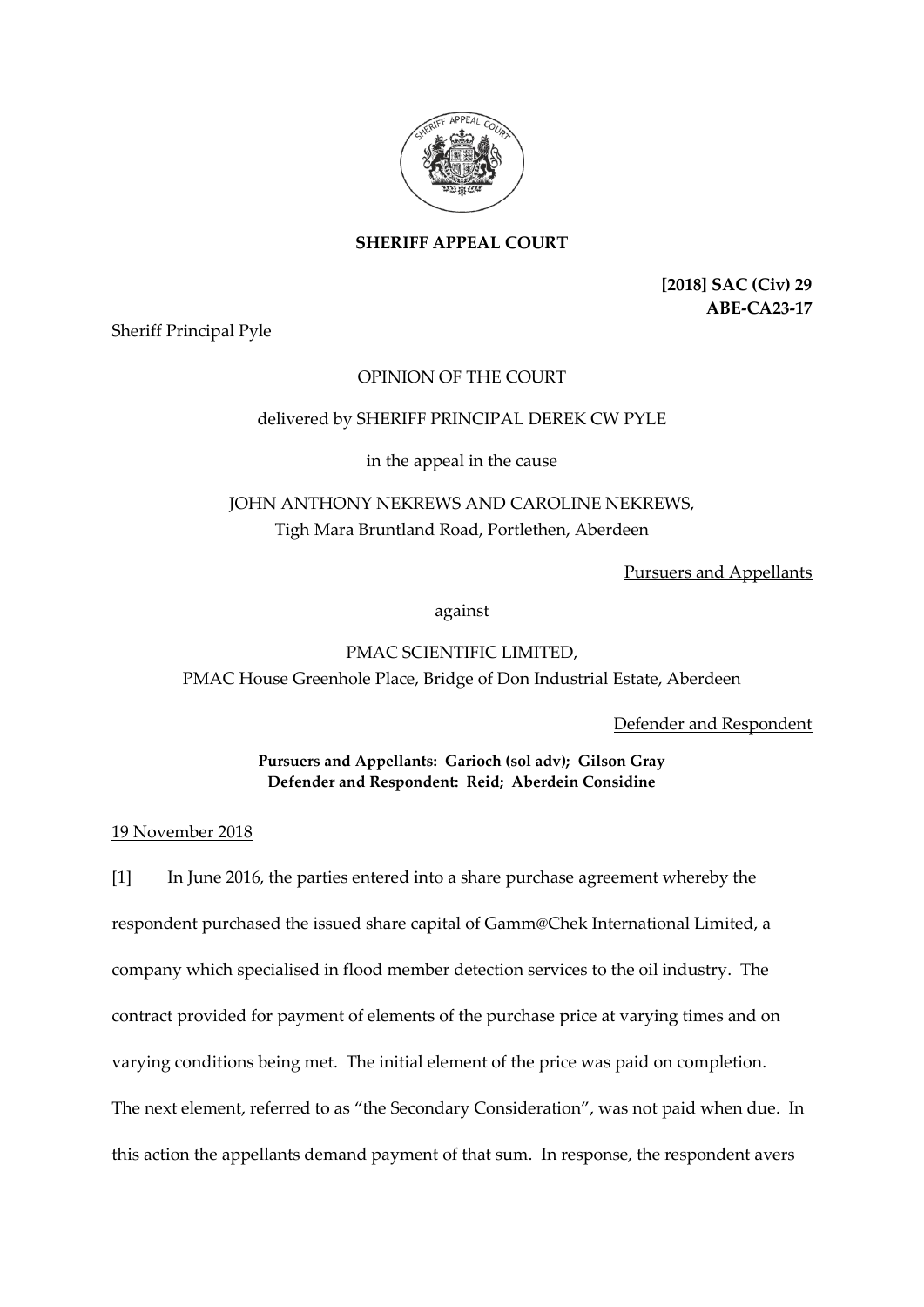respondent counterclaims for damages arising from the alleged breach.

[2] Clause 9.1 of the contract is in the following terms:

"Both of the [appellants] covenant with the [respondent] that they… shall procure that no Associate of theirs shall:

- (a) at any time during the period of 3 years beginning with the Completion Date, in any geographic area in which any business of the Company was carried on at the Completion Date, carry on or be employed, engaged or interested in any business which would be in competition with any part of the Business as the Business was carried on at the Completion Date; or
- (b) at any time during the period of 3 years beginning with the Completion Date, deal with any person who is at the Completion Date, or who had been at any time during the period of 36 months immediately preceding that date, a client or customer of the Company; or
- (c) at any time during the period of 3 years beginning with the Completion Date, canvass, solicit or otherwise seek the custom of any person who is at the Completion Date, or who has been at any time during the period of 36 months immediately preceding that date, a client or customer of the Company;
- (d) at any time during the period of 3 years beginning with the Completion Date:
	- (i) offer employment to, enter into a contract for the services of, or attempt to entice away from the Company, any individual who is at the time of the offer or attempt, and was at the Completion Date, employed or directly or indirectly engaged with the Company; or
	- (ii) procure or facilitate the making of any such offer or attempt by any other person."

Clause 1.1 of the contract provides that the term "Associate" means in relation to a person, a

person who is connected with that person, and whether a person is so connected is to be

determined in accordance with Section 993 of the Income Tax Act 2007. Section 993(2)

provides:

"An individual ("A") is connected with another individual ("B") if  $-$ 

(a) A is B's spouse or civil partner,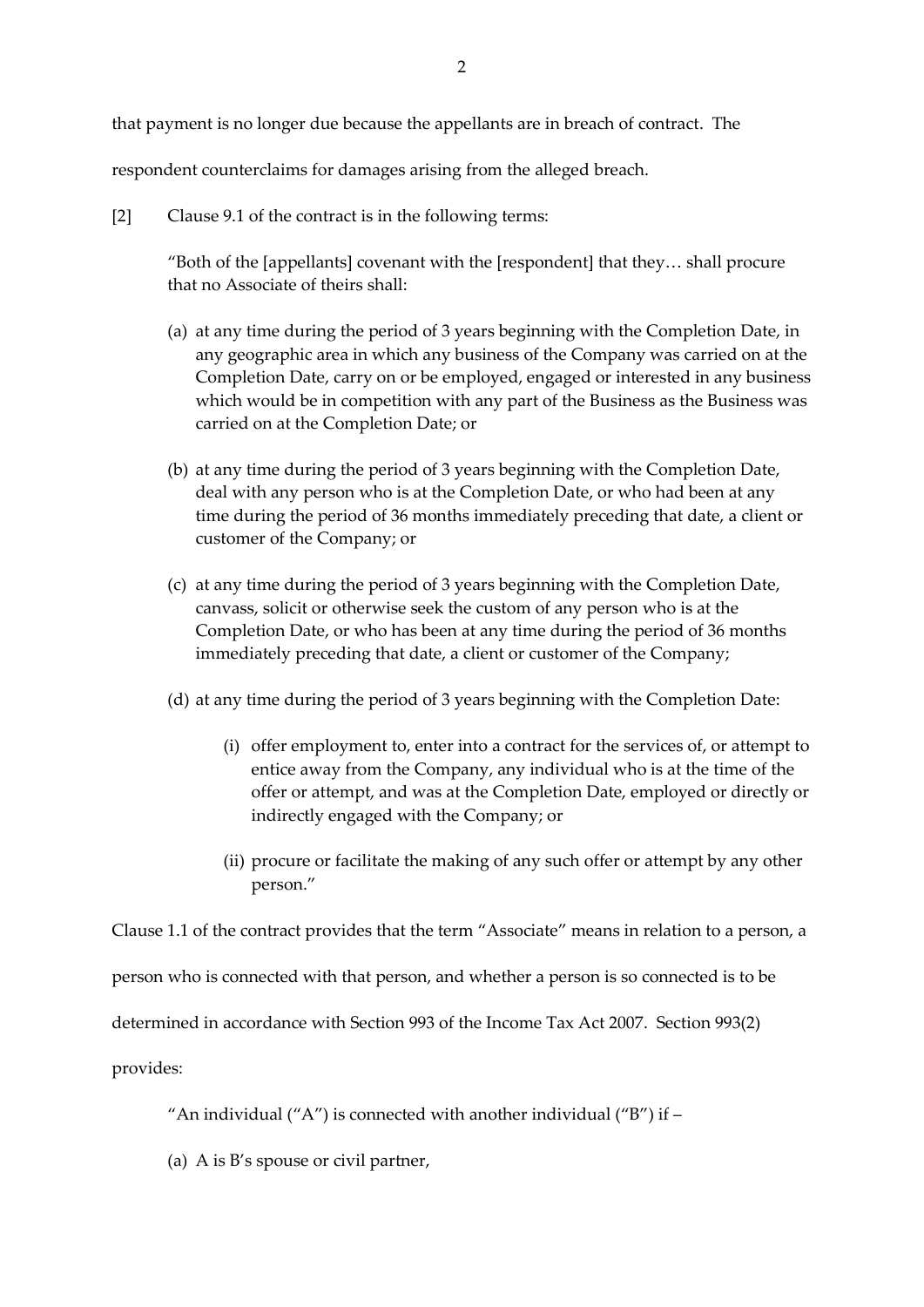(b) A is a relative of B,

(c) A is the spouse or civil partner of a relative of B,

(d) A is a relative of B's spouse or civil partner, or

(e) A is the spouse or civil partner of a relative of B's spouse or civil partner."

Section 994(1) of the 2007 Act provides:

"In section 993… "relative" means brother, sister, ancestor or lineal descendent."

[3] The respondent avers that a Mr Nekrews, by means of a limited liability company in which he owns 50% of its shares, has undertaken activities of the kind proscribed by section 9 of the contract. The significance of that is that Mr Nekrews is the brother of the first appellant. Accordingly, the respondent avers that the appellants are in breach of the contract by failing to "procure" that Mr Nekrews would not undertake such activities.

[4] Before the sheriff in debate the appellants presented three arguments against the respondent's reliance on clause 9: first, that the clause was a restraint on trade; secondly, that it was impossible for the appellants to perform; thirdly, that it was void from uncertainty. The appellants were unsuccessful in respect of each. Before this court, they relied upon only the first of those arguments. Thus, the short point which arises is whether clause 9 can be properly characterised as a contractual term which is in restraint of trade. The appellants' position was that the provisions in the clause which required the appellants to procure third parties not to do certain acts, as compared to the appellants themselves, were in restraint of trade and were thereby unenforceable in the absence of averments by the respondent that they were otherwise reasonable. It was the fact of the obligation to procure, rather than the temporal or geographical nature of the restriction, which was a restraint on trade. The respondent's position was, put simply, that the provisions were nothing to do with the restraint of trade concept as developed in the authorities, this action not being, for example,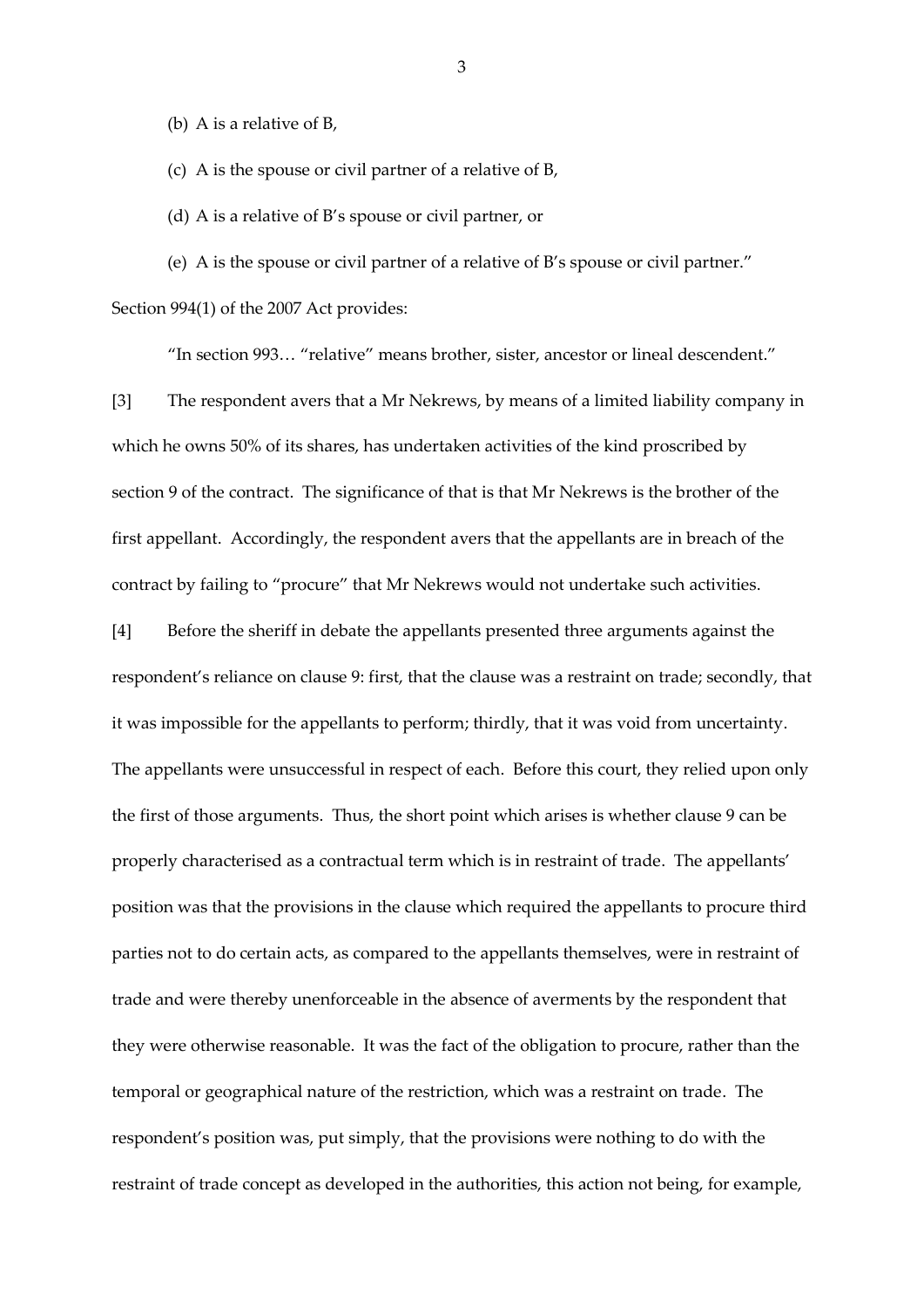an action of interdict against Mr Nekrews. Any associate of the appellants was free to ignore attempts by them to procure his co-operation. Such refusal would have no consequences for him arising from the contract; the only consequences would fall upon the appellants arising from their failure to procure.

[5] In *Dickson v Pharmaceutical Society* [1970] AC 403 (at p 431), Lord Hodson remarked in the context of a discussion about where might lie the onus of proof of reasonableness of a restraint of trade:

"The issue which in practice, once restraint is found to exist, is litigated between the parties is not "Is this the kind of case to which the doctrine applies?" but "Is the restraint unreasonable?""

As I understood him, counsel for the respondent framed his objection to the appellants' submission as there being no restraint of trade at all. That is in a literal sense incorrect. As I have noted, the issue of whether it was possible for the appellants to procure the co-operation of Mr Nekrews not to act in a manner in breach of the conditions in clause 9 of the agreement was debated before the sheriff who, in my view correctly, decided that the impossibility of doing so, or at least the impossibility of doing so without Mr Nekrews' co-operation, did not mean that the appellants could not be in breach of their contract with the respondent. But such impossibility without co-operation does not of itself mean that there cannot be a restraint of trade, in the general and non-technical sense of a hindrance. But it also does not follow that such a hindrance is encompassed in the definition of restraint according to the law. In *British Motor Trade Association* v *Gray* 1951 SC 586 (at p 598) Lord President Cooper described it thus:

"The typical contract in restraint of trade is a contract by which some restriction is imposed which tends to deprive the community of the labour, skill or talents of men in the employments or capacities in which they might be most useful to the public as well as to themselves, and which may be on that account contrary to public policy."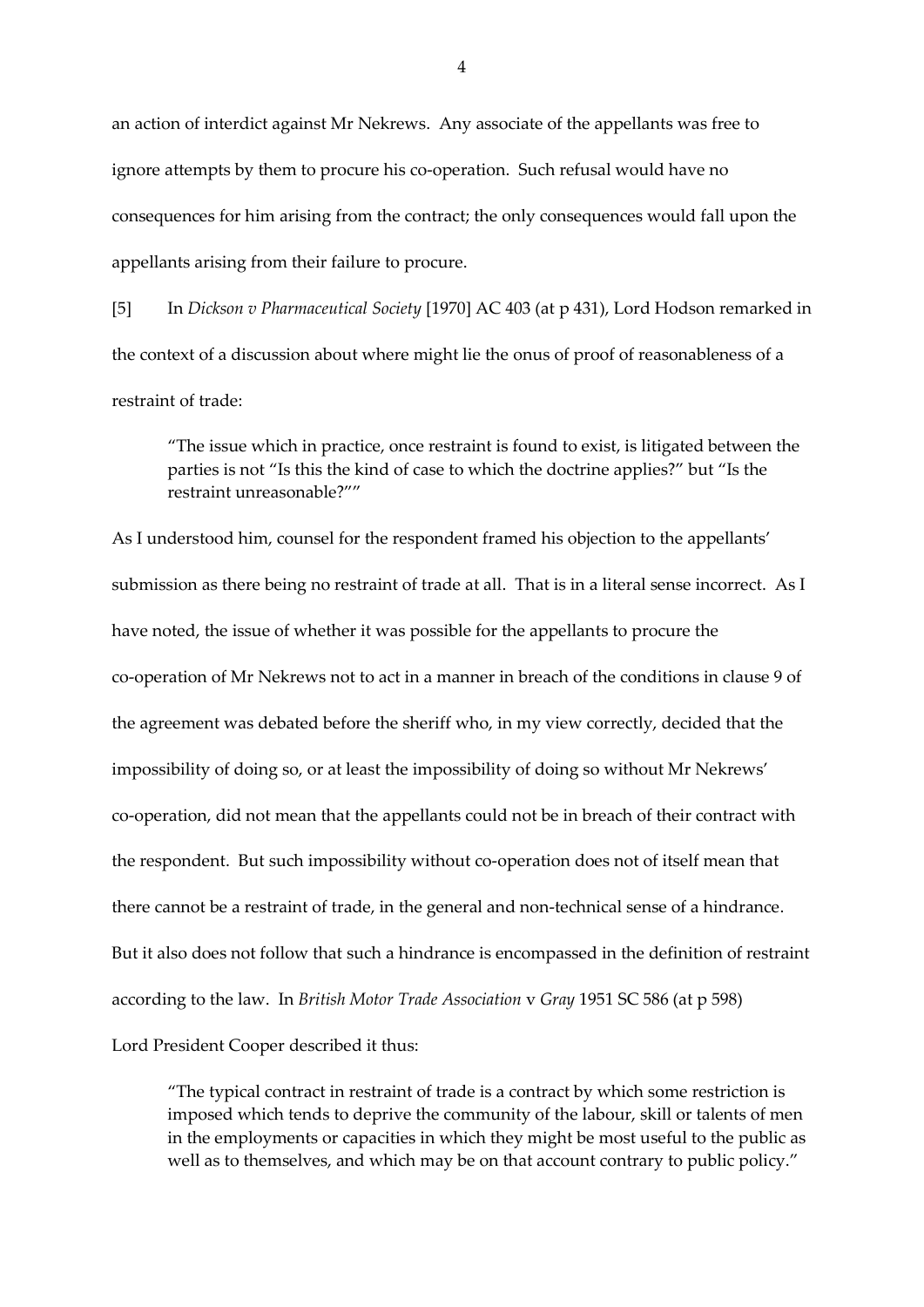The concept of restraint of trade is in the context of contracts which create enforceable obligations, but that does not mean that a restraint of trade in a literal sense cannot arise simply because there is no compulsitor upon one of the contracting parties, or indeed other parties who might be required to enter into contractual terms as a consequence, to perform an act or not to perform an act which creates the restraint. It is, I think, reasonable to assume that when the appellants entered into the contract with the respondent they expected to be able to effect the procurement required by clause 9 – and indeed that the respondent also expected that the appellants would be able to do so. The parties' intentions, thus, were that if any third party who was a relative of the appellants considered acting in competition with the respondent in breach of clause 9 he would be persuaded not to do so by the appellants. While that cannot be characterised as a restraint, in the sense that there is a compulsitor within it, it still would be a restraint of trade, albeit voluntarily entered into. To that extent, therefore, it could potentially be contrary to the public interest in depriving the community of the third party's labour, skill or talents. If that be correct, it follows that the question is, as Lord Hodson put it, "Is this the kind of case to which the doctrine applies?"

[6] The classic definition of the concept of restraint of trade in connection with contracts is that of Lord Macnaghten in *Nordenfelt* v *Maxim Nordenfelt Guns and Ammunition Co* [1894] AC 535 (at p 565):

"The true view at the present time, I think, is this: The public have an interest in every person's carrying on his trade freely: so has the individual. All interference with individual liberty of action in trading, and all restraints of trade of themselves, if there is nothing more, are contrary to public policy, and therefore void. That is the general rule. But there are exceptions: restraints of trade and interference with individual liberty of action may be justified by the special circumstances of a particular case. It is a sufficient justification, and indeed it is the only justification, if the restriction is reasonable – reasonable, that is, in reference to the interest of the parties concerned and reasonable in reference to the interest of the public, so framed and so guarded as to afford adequate protection to the party in whose favour it is imposed, while at the same time it is in no way injurious to the public."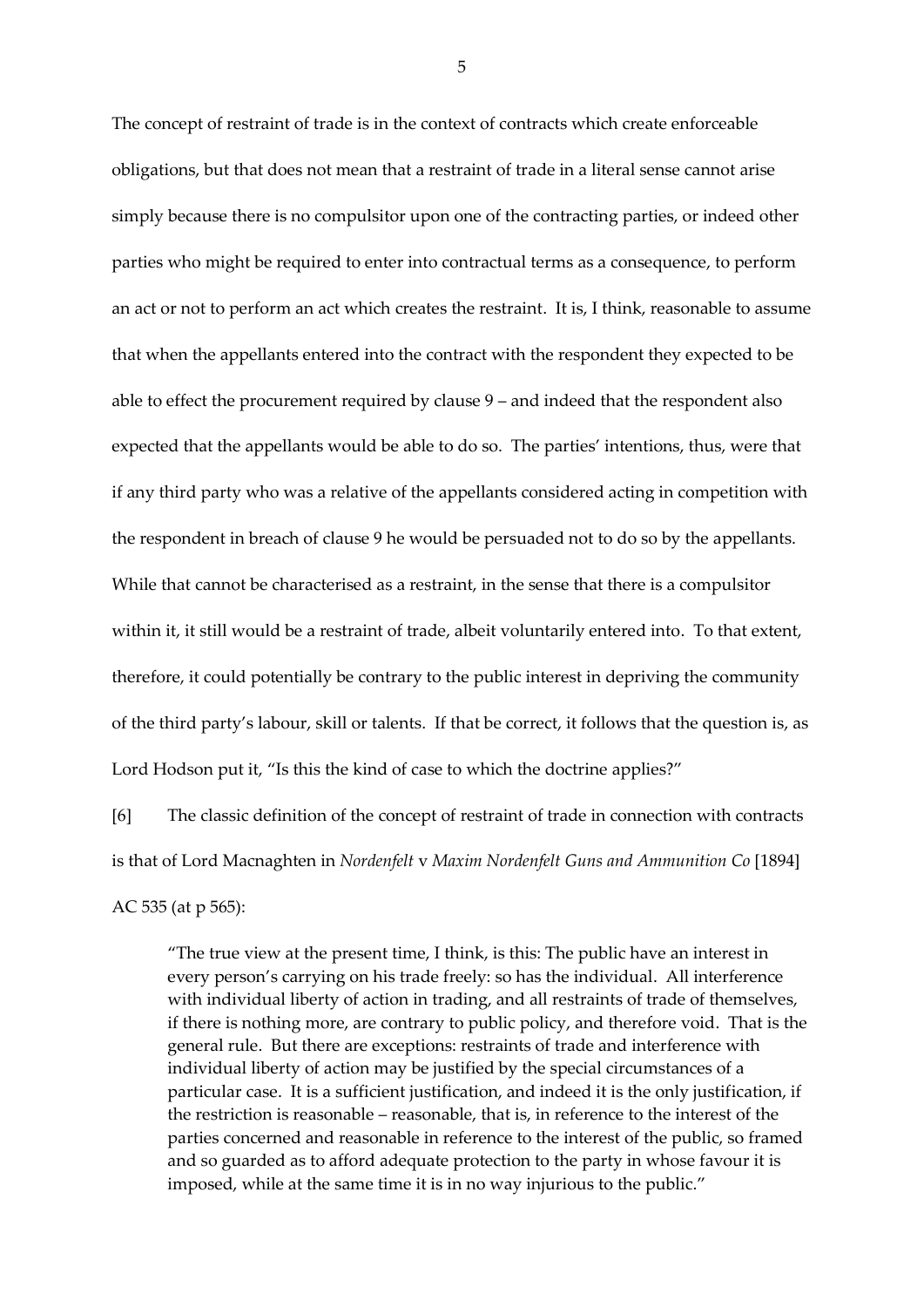The idea of a restriction on liberty of action is reflected in later cases. For example, in *Esso Petroleum* v *Harper's Garage (Stourport) Ltd* [1968] AC 269 (at p 298) Lord Reid observed:

"Restraint of trade appears to me to imply that a man contracts to give up some freedom which otherwise he would have had."

It is true that the concept of restraint of trade is not restricted just to the contractual field (*Dickson* v *Pharmaceutical Society*, *supra*, Lord Wilberforce at p 440). *Thompson* v *British Medical Association (NSW Branch)* [1924] AC 764 is an example of the rule being considered in the context of a professional body and the application of its rules to a member. Nevertheless, the vast majority of cases in which the concept has been invoked have been where parties have entered into a contract. Even in *Thompson* v *British Medical Association (NSW Branch)* and *Dickson* v *Pharmaceutical Society*, by joining the professional body the party had voluntarily agreed to be bound by its rules. Thus the concept of restraint is not the general sense of restraint merely as the prevention, restriction or distortion of competition, as might apply in modern concepts of competition law, such as the rules that apply among member states of the European Union (eg, Article 101 of the Treaty on the Functioning of the European Union 2009). Instead, it is a concept which applies in the context of a party entering into an agreement whereby he surrenders his unrestricted liberty to trade freely. The public interest is the effect which that surrender of liberty has in depriving the community of a person's skill and experience (*Herbert Morris Limited* v *Saxelby* [1916] AC 688 (Lord Atkinson at p 699).

[7] The solicitor advocate for the appellants prayed in aid a passage from the decision at first instance in *Kores Manufacturing Co Ltd* v *Kolok Manufacturing Co Ltd* [1957] 1 WLR 1012 (at p 1018-1019):

"If the matter be approached from the standpoint of the public interests, the agreement appears equally objectionable… The enforcement of its terms by the court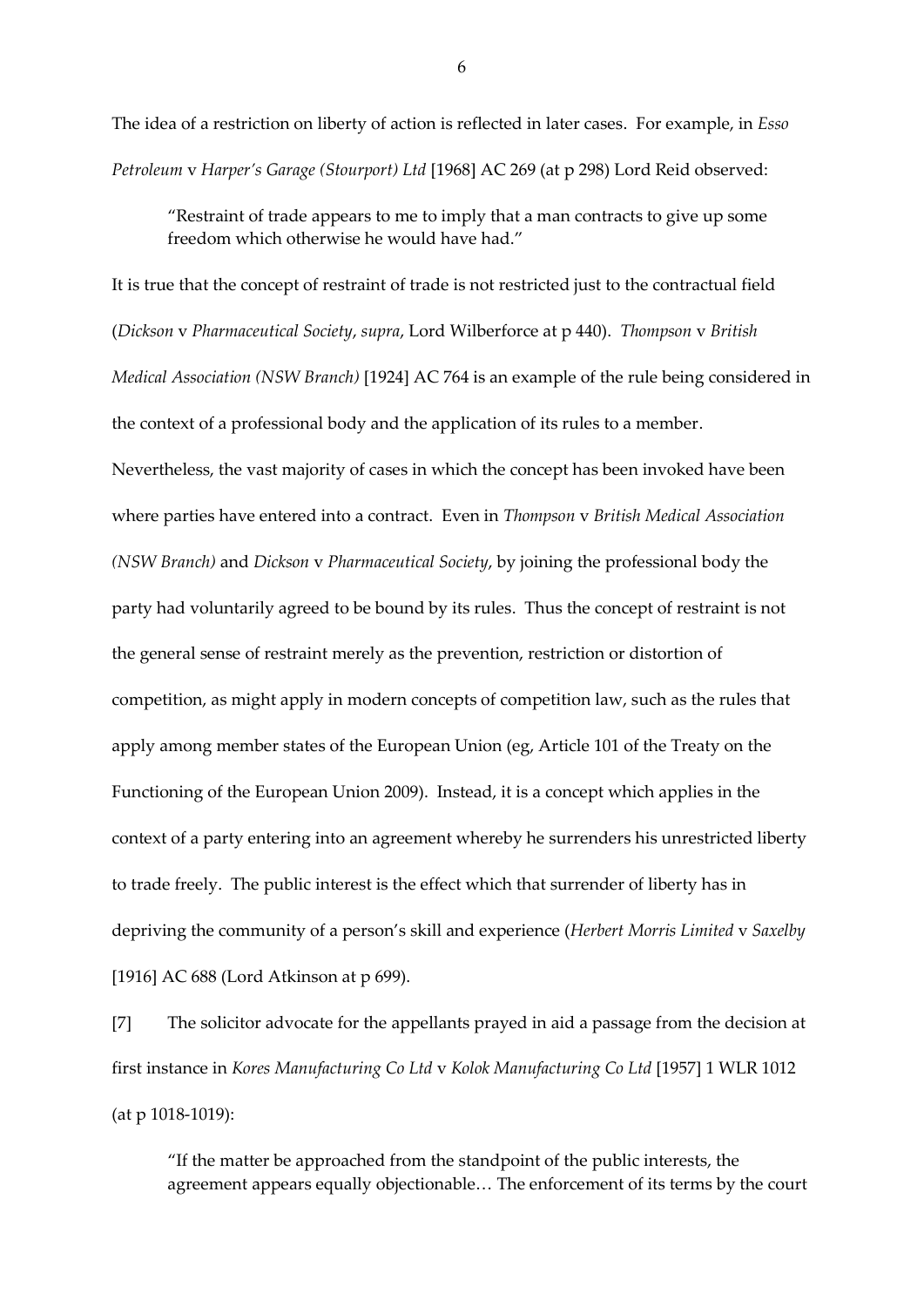would… have produced a public mischief. In considering this aspect of the case, the court is not primarily concerned with what in practice has been done under the contract, but rather with what may be done and what mischiefs may arise if the full terms of the bargain are applied."

Thus, it was submitted, the court must consider what might have arisen in the event that the appellants had been able to procure the co-operation of the "associates", including Mr Nekrews. But that case concerned a contract between two companies to restrict the movement of the employees of one to the other. The restriction, if it occurred, would arise when an employee of one sought employment with the other. But the restriction would not be upon the employee, who unless already contractually bound under his existing contract of employment (which, incidentally, the Court of Appeal considered would not be an enforceable term ([1959] 1 Ch 108, at p 125)) would be free to apply to be engaged by the other company; instead, it would be upon the other company as one of the two parties to the contract. One of the incidental consequences might be the employee's loss of opportunity of employment, but the principal cause and effect were the restriction of liberty given by one company and the enforcement of the contract by the other. A similar case with the same result is *Mineral Water Bottle Exchange and Trade Protection Society* v *Booth* (1887) 36 Ch D 465, where again the restriction over the employment of certain classes of workmen would have had the incidental consequence of an individual's loss of opportunity of employment, but the cause and effect were the membership of a trade society with a consequential restriction of liberty of the member through the society's rules and the desire of it to enforce the rules against the member. In the instant case, there is no loss of liberty by the appellants. Instead, they have agreed to secure, if they can, the co-operation of third parties. In my opinion, that is nothing to the point and does not engage the concept of the rule of restraint of trade as developed in the authorities.